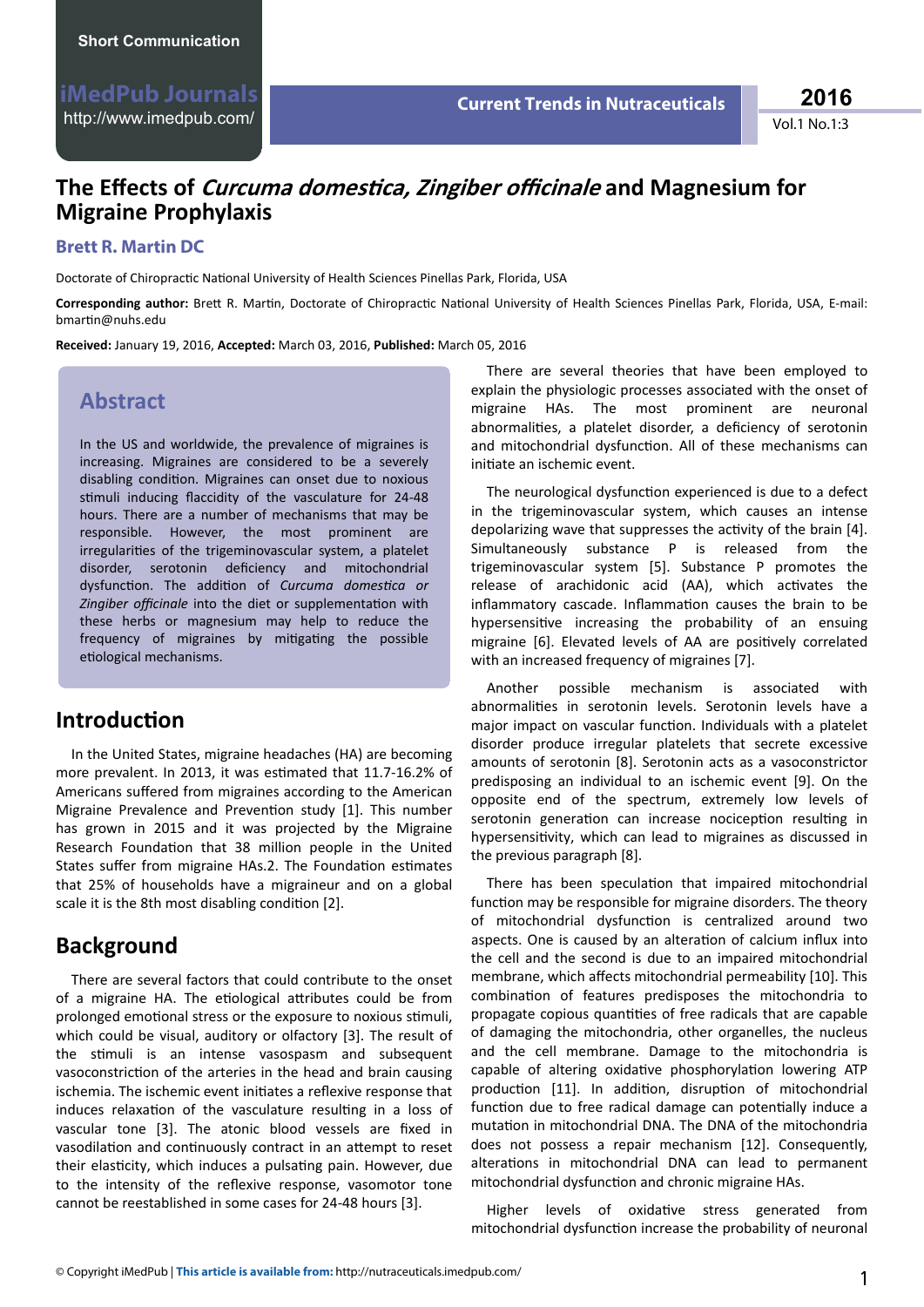damage. Neurons are more susceptible to oxidative injury than other tissues [13]. Impairment can lead to insufficient depolarization that result in hypoxia and subsequent ischemia that can trigger a migraine [10].

There are many different methods of treatment available for individuals that are suffering from migraines. These treatments range from receiving pharmaceutical medications to musculoskeletal care through natural medicine practitioners. However, considering the possible etiologic factors that may be initiating a migraine, it is probable that the addition of functional foods and supplementation could help to relieve and reduce the frequency of migraine HAs.

#### **Discussion**

The first theory discussed was the abnormality of the trigeminovascular system that initiates the release of AA and the inflammatory cascade. There is evidence that shows that high levels of AA in circulation is associated with an increased frequency of migraines [14]. The addition of functional foods *Curcuma domestica or Zingiber officinale to the diet may* produce a prophylactic effect by inhibiting nuclear factorkappaB ( $NF-KB$ ) [11]. NF- $KB$  is the transcription factor that activates enzymes phospholipase A2 and cyclooxygenase [12]. Phospholipase A2 liberates AA, which is the precursor to inflammatory prostaglandins. AA is converted to the prostaglandins by cyclooxygenase [12]. Consequently, inhibiting NF-KB can down-regulate the production of AA and its cascade, which has the potential to prevent or diminish the severity of a migraine. In addition, suppressing the production of AA reduces the levels of leukotrienes. Leukotrienes are generated from AA in a separate pathway that utilizes the enzyme 5-lipoxygenase (LOX) [12]. High levels of leukotrienes are also positively correlated with the development of migraines [15]. Therefore, lowering the levels of leukotrienes can impede the onset or alleviate a migraine.

Other positive attributes that make *C. domestica* and *Z. officinale* particularly suited for the treatment of a migraine are that these herbs act as anticoagulants reducing platelet aggregation [11]. Consequently, reducing the number of platelets in an individual with a platelet disorder can suppress serotonin excretion and the subsequent vasoconstriction that can induce a migraine.

In addition, *C. domestica* enhances the function of the mitochondria, which can help mitigate a migraine due to inadequate mitochondrial function [16]. This could be accomplished by two possible mechanisms. The first is the augmentation of the enzymes in the tricarboxylic acid cycle (TCA) and the electron transport chain (ETC) [16] Curcumin upregulates the activity of isocitrate dehydrogenase, which is the rate limiting step of the TCA. Potentiating the effects of isocitrate dehydrogenase has the potential to enhance the production of NADH and FADH2 in the TCA. NADH and FADH2 donate electrons to establish the gradient in the electron transport chain (ETC), which is used to generate energy for ATP production [12].

*C. domestica* has concurrently been shown to potentiate the activity of NADH dehydrogenase (Complex I) and cytochrome c oxidase (Complex IV) in the ETC [16] Complex I and complex IV are involved with the oxidation-reduction reactions used to create the electrical gradient, which is created from the donation of electrons from NADH and FADH2. As a result, more energy is available for the production of ATP [16]

The second mechanism is from the antioxidant activity of *C*. *domestica. C. domestica has been shown to reduce oxidative* stress by ten times the amount that vitamin C and resveratrol are capable of [17]. This botanical potentiates the effects of glutathione peroxidase and catalase [17]. In addition, *curcuma* species can enhance the effects of superoxide dismutase (SOD) [18]. Enhancing the physiological effects of these enzymes reduces the production of reactive oxygen species (ROS) and the overall levels of oxidative stress. This prevents ROS from damaging the mitochondria reducing the incidence of DNA mutations and potential impairment of ATP production.

Both of the previous mechanisms discussed can prevent abnormal depolarization of the neurons due to mitochondrial dysfunction. Sufficient depolarizing activity of the neurons reduces the occurrence of hypoxia leading to the ischemic episode that can initiate a migraine. Additionally, *curcuma* species have been shown to enhance cellular viability of neurons preserving their functionality [19].

Although there is not a lot of evidence that demonstrates the efficacy of *Z. officinale* for the enhancement of mitochondrial function, a study done in diabetic rats showed that it increased the mRNA associated with gene expression of the mitochondria [20]. The result of the study was an elevation in mitochondrial components [20]. The effects observed in this study may be due to the ability of *Z. officinale* to act as an antioxidant. Analogous to *C. domestica, Z. officinale* can increase SOD, glutathione peroxidase and catalase activity, which reduces oxidative stress and could enhance mitochondrial function preventing abnormal depolarization that could lead to a migraine [21].

Another factor that may influence migraines is that species of *curcuma* and *zingiber* have been shown to interact with transient receptor potential ion channel members (TRPMs) [22,23]. TRPMs conduct nociceptive sensory information and are associated with C fibers, which receive noxious pain information [24]. Mitochondrial dysfunction can activate TRPM [25]. The primary outcome from studies propose that these botanicals may down-regulate nociceptive activity through the activation and consequent desensitization of these receptors [22,23]. Dampening the activity of these receptors may reduce pain perception during a migraine HA. The herbs effect on promoting mitochondrial function may be play a role as well.

*Z. officinale* has also demonstrated other effects that may reduce the incidence and frequency of a migraine besides antiinflammatory and anticoagulant activity. This botanical can be used to treat individuals suffering from migraines due to a serotonin deficiency [26]. The ability of *Z. officinale* to interact with serotonin receptors and affect secretion has been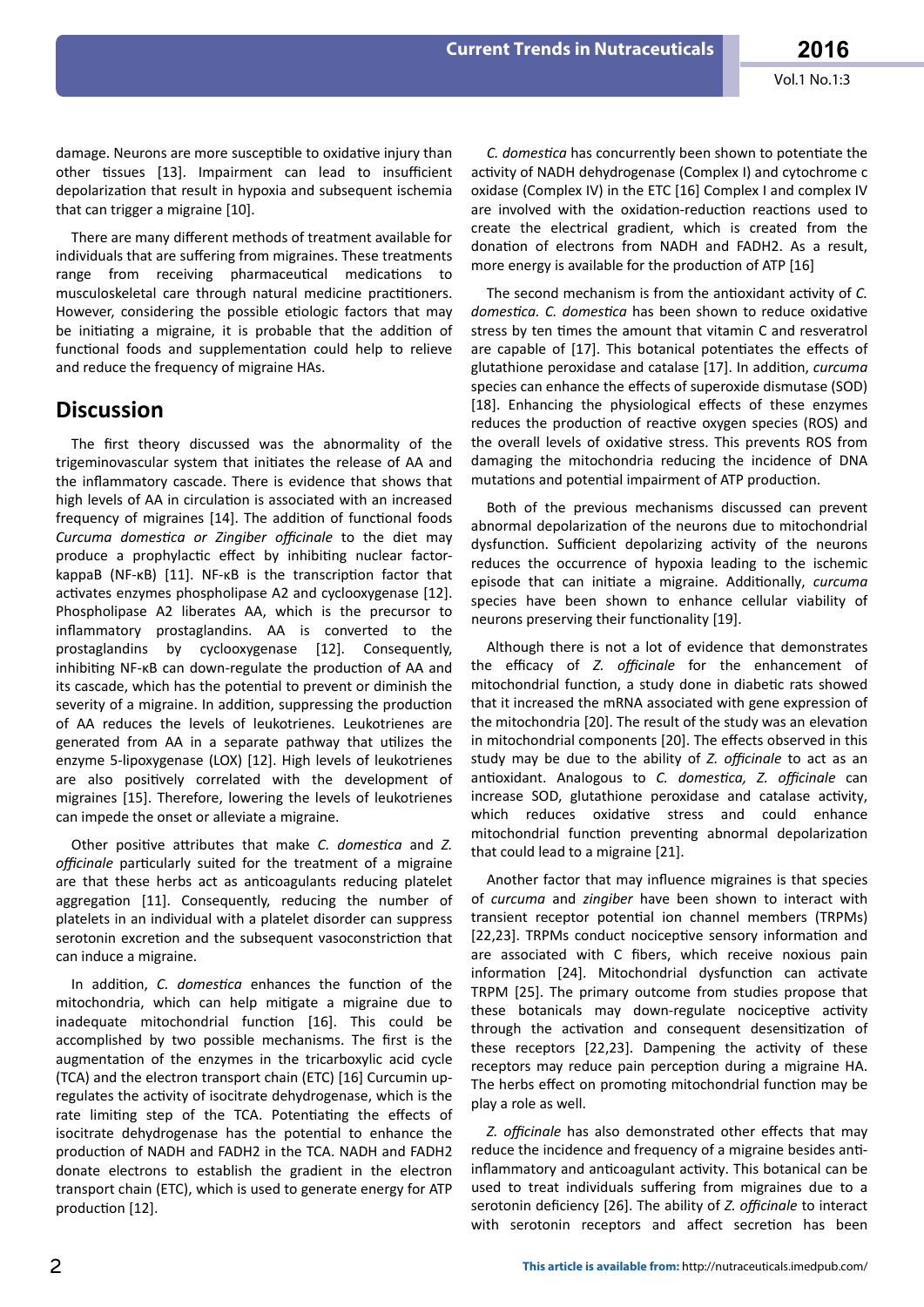documented [26]. This regulatory activity may alleviate or reduce the occurrence of migraines due to abnormalities of serotonin levels.

A study illustrating the effectiveness of *Z. officinale* for migraines was conducted by Cady et al. In the study, 60 subjects with 221 migraine episodes were treated for 1 month duration. The treatment group consisted of 45 subjects, who suffered from 163 migraine attacks, receiving sublingual extracts of Tanacetum parthenium/*Z. officinale*. The remaining study participants received placebo. In the treatment group, migraines were alleviated in 32% of patients and 63% of patients reported pain relief at 2 hours after administration compared to 16% and 39% of patients in the placebo group [27]. The herbal extract was considered to be significantly effective for the treatment of migraines.

Another consideration for the treatment of migraines would be to supplement with magnesium (Mg). In the US, research has shown that 48% of people have inadequate levels of magnesium in their diet [28]. A diet low in Mg is associated with an increased risk of the development of migraine has [29]. In addition, evidence demonstrates that 50% of migraineures ingest an insufficient amount of Mg in the diet [30]. Consequently, a relationship between migraine HA incidence and dietary Mg consumption exists.

Mg has been utilized as a prophylactic supplement for migraines [31]. which may be due to its ability to act as a calcium channel regulator [32] Modifying calcium channels promotes vasomotor tone and may help prevent the initial vasospasm associated with an ischemic event preventing a migraine. In addition, defects in calcium channels may be partially responsible for the initiation of migraines associated with mitochondrial dysfunction. As discussed previously, mitochondrial dysfunction could result in higher levels of oxidative stress leading to an inadequate production of ATP and insufficient depolarization. Therefore, regulating the activity of calcium channels may help to prevent impairment of mitochondrial function and alleviate migraines.

Additionally. Mg is capable of potentiating the activity of the mitochondria [33]. This is due to its ability to fortify the mitochondrial membrane increasing the efficiency of the electron transport chain (ETC) [33]. Enhancing the integrity of the mitochondrial membrane and promoting the activity ETC sustains the production of ATP preventing insufficient depolarization in the neurons diminishing migraines [33].

Another consideration is that defects in RPM6 are associated with primary hypomagnesemia [34]. Low levels of Mg are positively correlated with higher levels of oxidative stress and mitochondrial function [35]. Consequently, this may be a possible mechanism that could lead to the development of migraines. In patients with TRPM6 abnormalities, oral supplementation with high dosages of Mg has attenuated magnesium deficiency and is associated with a favorable prognosis [34].

The other effects of Mg that have been observed that are applicable for prophylaxis of migraines stem from its interactions with platelets, serotonin receptors and NF-κB. Mg may mitigate migraines due to excessive serotonin levels in platelet disorders. In a study conducted by Beltramore et al, supplementing with Mg antagonized serotonin release [36]. Mg has been shown to directly bind to serotonin receptors preventing secretion, which could prevent a migraine from occurring [32]. Furthermore, Mg down-regulates NF-κB preventing the release of AA [37]. Suppressing AA activity hinders the release of pro-inflammatory factors that generate platelets, which can alleviate or reduce the severity of a migraine.

A case report exemplifies the therapeutic effect of magnesium. A 23 year old female had been experiencing migraine HAs for 3 months. Pharmaceutical and musculoskeletal interventions were unable to alleviate her migraines [38]. The signs and symptoms that she presented with were uncharacteristic of common or classic migraines. As a result, she was diagnosed with an atypical migraine [38].

During the history, it was discovered that the patient suffered from a severe case of gastroesophageal reflux disease (GERD). As a result she was prescribed esomeprazole (Nexium), which is a proton pump inhibitor [38]. Proton pump inhibitors are correlated with impairment of Mg absorption [38]. Dietary changes and the supplementation of ulmus rubra in conjunction with magnesium and a multivitamin supplementation were administered [38]. The dietary changes and ulmus rubra reduced the severity of her GERD, which resulted in decreased usage of esomeprazole. The reduction in the use of esomeprazole in combination with Mg supplementation alleviated the migraines [38]. She has not had a subsequent migraine in two years.

#### **Treatment**

*C. domestica and Z. officinale can be added to the diet* within the last two minutes of cooking or taken in capsular forms to produce their positive effects. The addition in the last two minutes of cooking is most appropriate to preserve medicinal value of the botanicals [38]. These botanicals can be prescribed as a supplement as well. The dosage of C. domestica ranges from 500 mg to 3000 mg while the dosage of *Z. officinale* is from 200 mg to 1000 mg [11]. These herbs can be used prophylactically or ingested at the onset of a migraine. The dosage of the botanicals would be at the higher end of the spectrum if they are administered at the onset of a migraine. There are side effects and contraindications for both of these herbs, which should be evaluated prior to the incorporation into a treatment plan.

Mg can be administered as a supplement. The appropriate dose for prophylaxis of a migraine is 200-500 mg [32]. Mg can also be consumed in the diet. Spinach contains the highest amount of Mg with 150 mg/cup and seafood has the next highest level with 100 mg per 3 oz. Legumes are considered intermediate sources with 40-50 mg. Absorption of Mg is dependent on the amount of Mg ingested. Lower concentrations in food products have been shown to be well absorbed between 40-60%. Dosages of Mg from 550-850 mg are absorbed between 11-35%. Consequently, intermediate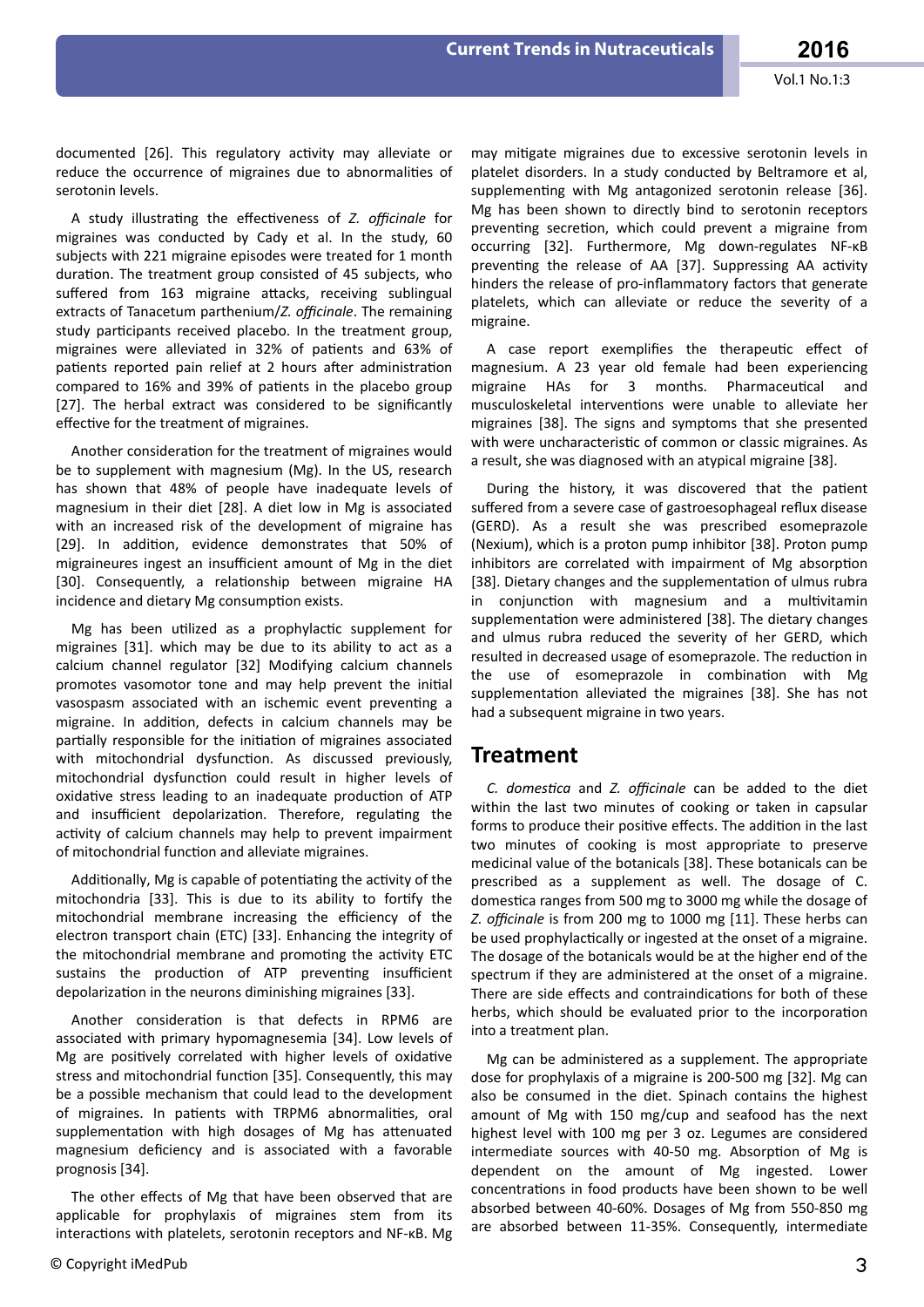dosages from 200-500 mg should be absorbed adequately. The botanicals can be used as a monotherapy to reduce the severity or frequency of migraine HAs. Either *C. domestica* or *Z. officinale* or both could be administered in combination with Mg to alleviate or prevent migraines or Mg could be used as a monotherapy.

## **Conclusion**

The incidence of migraines is increasing in the US and worldwide. It is a severe and disabling condition. There are many different etiologic causes attributed to the onset of a migraine. The most common are abnormalities in nerve transmission, a platelet disorder, low levels of serotonin and mitochondrial dysfunction. The incorporation of *C. domestica* and *Z. officinale* into the diet or through supplementation as a monotherapy or in conjunction with Mg can produce prophylactic effects reducing the frequency of migraines.

#### **References**

- Smitherman T, Burch R, Sheikh H, Loder E (2013) The prevalence, impact and treatment of migraine and severe headaches in the United States: a review of statistics from national surveillance studies. Headache 53: 427-436.
- 2. Migraine Fact Sheet (2016) Migraine Research Foundation.
- 3. Guyton A (2011) Guyton and Hall Textbook of Medical Physiology (12thedn), Jackson, MS: Elsevier Saunders.
- 4. Noseda R, Burstein R (2013) Migraine pathophysiology: anatomy of the trigeminovascular pathway and associated neurological symptoms, CSD, sensitization and modulation of pain. Pain 154: 1-10.
- 5. Nicoletti M, Neri G, Maccauro G, Tripodi D, Varvara G, et al. (2012) Impact of neuropeptide substance P an inflammatory compound on arachidonic acid compound generation. Int J Immunopathol Pharmacol 25: 849-857.
- 6. Carolei A, Degan D, Ricci S, Sacco S (2012) Migraine in women: the role of hormones and their impact on vascular diseases. J Headache Pain 13: 177-189.
- 7. Alacam H, Aydin O, Aydin T, Azak E, Ince H, et al. (2014) Urinary leukotriene E4 and prostaglandin F2a concentrations in children with migraine: a randomized study. Acta Neurol Scand. 1-5.
- 8. Murray M, Pizzorno J (2012) Textbook of Natural medicine. (3rdedn), St. Louis, MO: Churchill Livingstone Elsevier.
- 9. Dannese E, Lippi G, Montagnana M (2014) Platelets and migraine. Thromb Res 134:17-22.
- 10. Hardison H, Yorns W (2013) Mitochondrial dysfunction in migraine. Am J Physiol Cell Physiol 20:188-193.
- 11. Joerg G, Thomas B, Christof J (2007) PDR for Herbal Medicines. (4thedn), Montvale, NJ: Thomson, USA.
- 12. Lippincott's FD (2014) Illustrated Reviews Biochemistry (6thedn), Baltimore, MD: Lippincott Williams & Wilkins, USA.
- 13. Dreier JP, Reiffurth C (2015) The stroke-migraine depolarization continuum. Neuron 20: 902-922.
- 14. Alacam H, Aydin O, Aydin T, Azak E, Ince H (2014) Urinary leukotriene E4 and prostaglandin F2a concentrations in children with migraine: a randomized study. Acta Neurol Scand 1-5.
- 15. Bucciarelli T, llio CD, Orazio ND, Mancini B, Riccioni G (2007) Antileukotriene drugs: clinical application, effectiveness and safety. Curr Med Chem; 14: 1966-1977.
- 16. Rastoqi M, Ojha RP, Sagar C (2014) Protective effect of curcuminoids on age-related mitochondrial impairment in female Wistar rat brain. Biogerontology 15: 21-31.
- 17. Braun L, Cohen M (2010) Herbs and Natural Supplements: An Evidence Based Guide (3rdedn), Chatswood, NSW Elsevier, Australia.
- 18. Rouhollahi E, Moqhadamtousi SZ, Hamdi OA (2014) Evaluation of acute toxicity and gastroprotective activity of curcuma purpurascens Bl. Rhizome against ethanol-induced gastric mucosal injury in rats. BMC Complement Altern Med 14: 378.
- 19. Roufogalis BD (2014) (Ginger): A future outlook on its potential in prevention and treatment of diabetes and prediabetic states. New Journal of Science.
- 20. Bak M, Jeong W, Jun M (2012) 6-Shogaol-Rich Extract from Ginger Up-Regulates the Antioxidant Defense Systems in Cells and Mice. Molecules 17: 8037-8055.
- 21. Zhang X, Chen Q, Yunman W (2014) Effects of curcumin on ion channels and transporters. Front Physiol 5: 94.
- 22. Watanabe T, Terada Y (2015) Food compounds activating thermosensitive TRP channels in Asian Herbal and medicinal foods. J Nutr Sci Vitaminol 61: S86-S88.
- 23. Stucky C, Dubin A, Jeske N, Malin S (2009) Roles of transient receptor potential channels in pain. Brain Res Rev 60: 2-23.
- 24. Nesuashavili L, Hadley SH, Bahia PK, Taylor-Clark TE (2013) Sensory nerve terminal mitochondrial dysfunction activates airway sensory nerves via transient receptor potential (TRP) channels. Mol Pharmacol 83: 1007-1019.
- 25. Nievergelt A, Huonker P, Schoop R (2010) Identification of serotonin 5-HT1A receptor partial agonists in ginger. Bioorg Med Chem; 18: 3345-3351.
- 26. Cady RK, Goldstein J, Nett R, Mitchell R (2011) A double-blind placebo-controlled pilot study of sublingual feverfew and ginger (LipiGesicTM M) in the treatment of migraine. Headache 51: 1078-1086.
- 27. Rosanoff A, Rude R, Weaver C (2012) Suboptimal magnesium status in the United States: are the health consequences underestimated? Nutr Rev 70: 153-164.
- 28. Asqhari N, Ghorbani R (2012) Blood magnesium levels in migraineurs within and between the headache attacks: a case control study. Pan Afr Med J 11: 46.
- 29. Mauskop A, Varughese J (2012) Why all migraine patients should be treated with magnesium. J Neural Transm 119: 575-579.
- 30. Mameghani ME, Mahdavi R, Nikniaz Z, Safaiyan A, Talebi M, et al. (2012) The effects of magnesium, L-carnitine, and concurrent magnesium-L-carnitine supplementation in migraine prophylaxis. Biol Trace Elem Res 150: 42-48.
- 31. Groff J, Gropper S, Smith J (2009) Advanced Nutrition and Human Metabolism (5thedn), Belmont, CA: Wadsworth Cengage Learning.
- 32. Csont T, Duicu O, Gorbe A, Ferdinandy P, Mirica NS (2014) P165 magnesium orotate in high concentrations elicits cardioprotection via modulation of mitochondrial functions. Cardiovasc Res 103: 29.